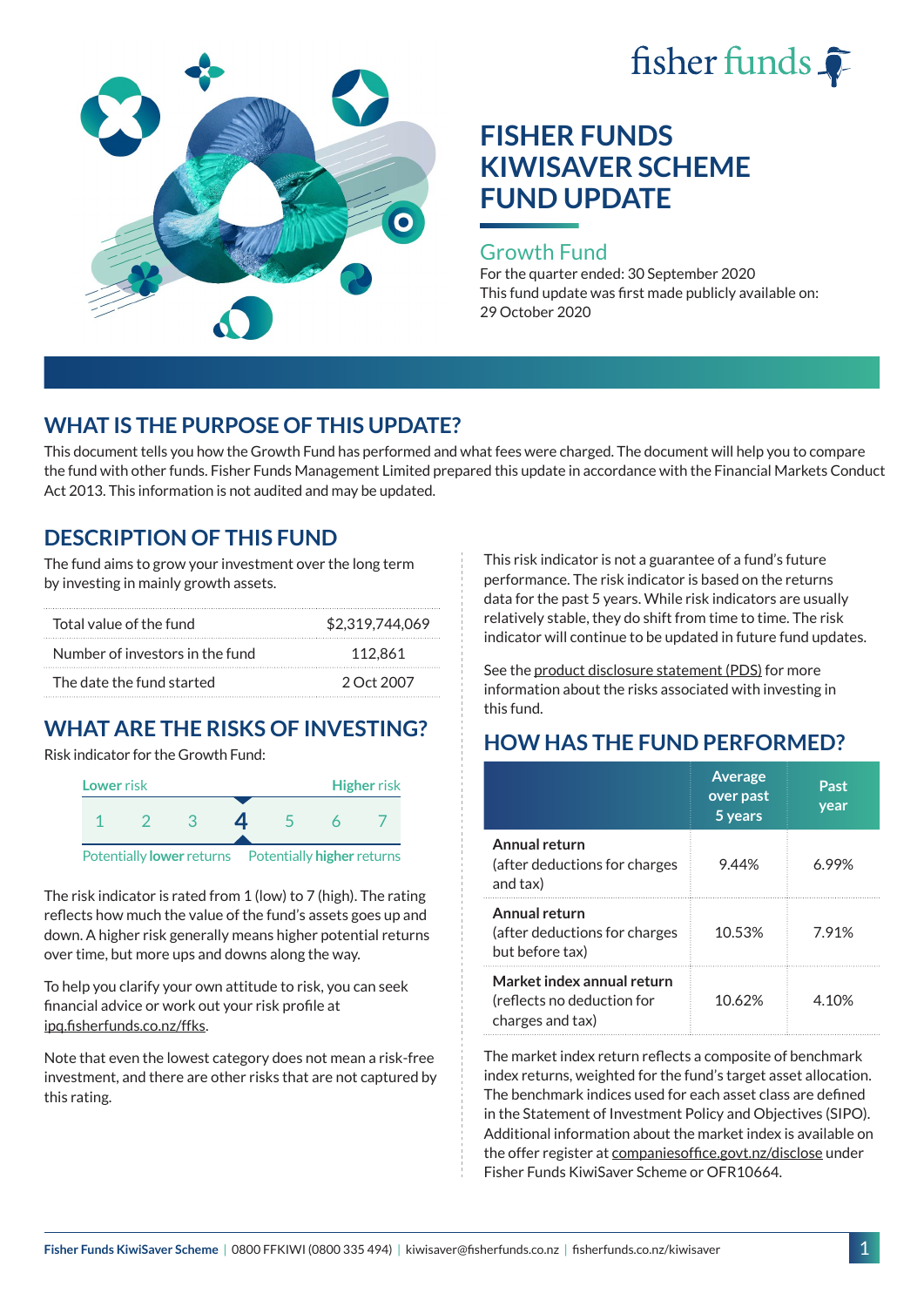## **ANNUAL RETURN GRAPH**



This shows the return after fund charges and tax for each of the last 10 years ending 31 March. The last bar shows the average annual return for the last 10 years, up to 30 September 2020.

**Important:** This does not tell you how the fund will perform in the future.

Returns in this update are after tax at the highest prescribed investor rate (PIR) of tax for an individual New Zealand resident. Your tax may be lower. The market index return reflects no deduction for charges and tax.

### **WHAT FEES ARE INVESTORS CHARGED?**

Investors in the Growth Fund are charged fund charges that include GST. In the year to 31 March 2020 these were:

|                                                       | % of net asset value   |  |
|-------------------------------------------------------|------------------------|--|
| <b>Total fund charges</b>                             | 1.23%                  |  |
| Which are made up of:                                 |                        |  |
| <b>Total management and</b><br>administration charges | 1.03%                  |  |
| Including:                                            |                        |  |
| Manager's basic fee                                   | 0.96%                  |  |
| Other management and<br>administration charges        | 0.07%                  |  |
| Total performance-based fees <sup>1</sup>             | 0.20%                  |  |
| Other charges:                                        | \$ amount per investor |  |
| Annual membership fee                                 |                        |  |

\* The account fee reduced from \$3 per month (\$36 per annum) to \$1.95 per month (\$23.40 per annum) on 1 July 2020.

Small differences in fees and charges can have a big impact on your investment over the long term.

### **EXAMPLE OF HOW THIS APPLIES TO AN INVESTOR**

Sarah had \$10,000 in the fund at the start of the year and did not make any further contributions. At the end of the year, Sarah received a return after fund charges were deducted of \$699 (that is 6.99% of her initial \$10,000). Sarah also paid \$36 in other charges. This gives Sarah a total return after tax of \$663 for the year.

#### **WHAT DOES THE FUND INVEST IN? Actual investment mix**

This shows the types of assets that the fund invests in.



#### **Target investment mix**

This shows the mix of assets that the fund generally intends to invest in.